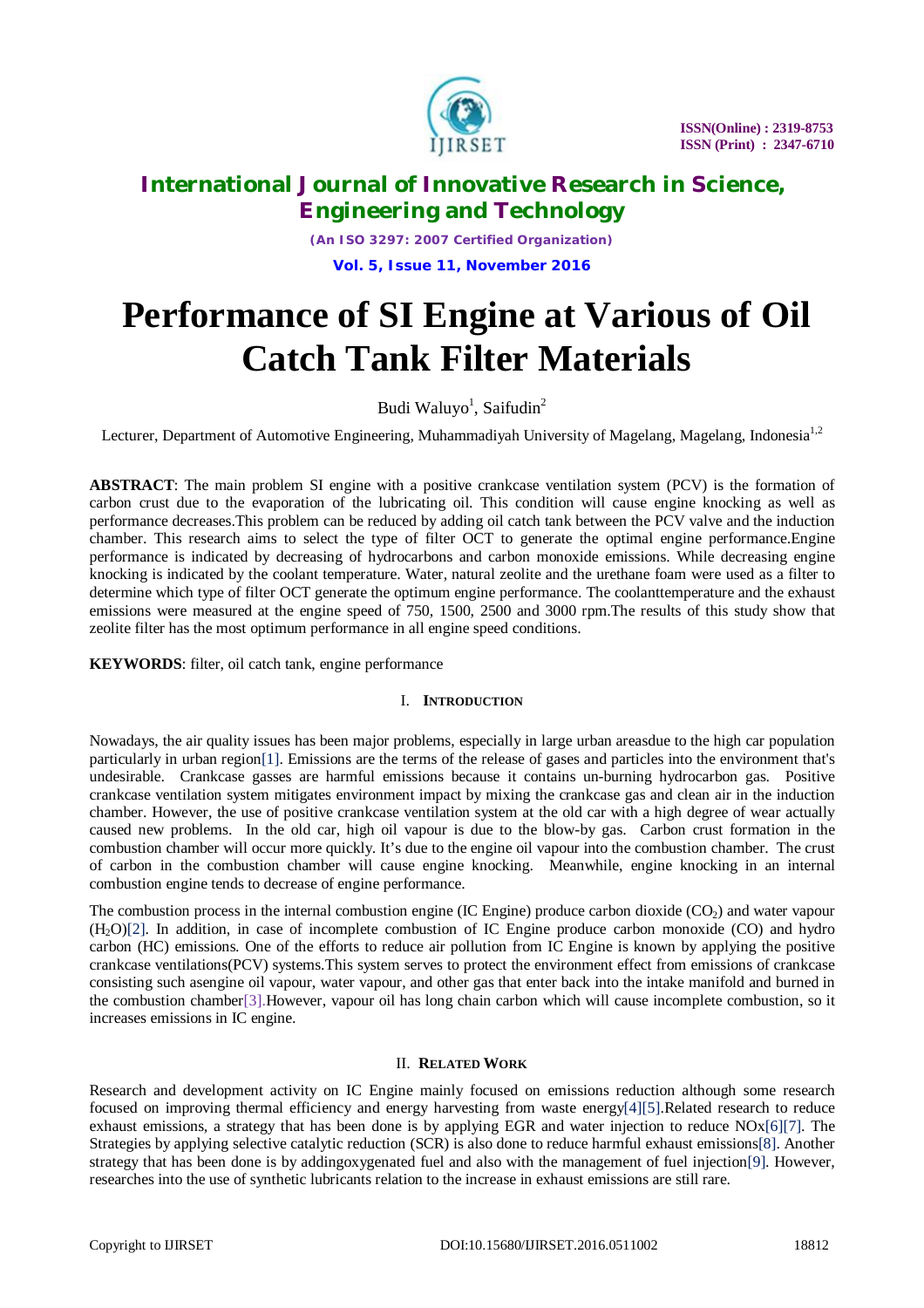

*(An ISO 3297: 2007 Certified Organization)*

### **Vol. 5, Issue 11, November 2016**

In the last decade,synthetic oil is produced to meet the needs of the oil with high performance. Synthetic oil has better performance compared with natural oil. It's designed to produce a more effective performance than the mineral oil.however, synthetic base oil include poly alpha olefin (PAO), poly alkaline glycols (PAG) and Alkylated naphthalene's (AN) which they have low molecular weight. The low molecular weight will cause a problem that is more blow-by gas entering the crankcase.This condition affects the high temperature of the lubricating oil in the crankcase, thereby increasing the rate of evaporation of the engine lubricating oil.In the car with the PCV system, oil vapour will enter into the combustion chamber. Burning oil vapour will accelerate the build-up of carbon crust on the walls of the combustion chamber. This will cause engine knocking as well as reduce engine performance and lifetime of engine components.

On the spark ignition (SI) engine, piston rings consist of the upper compression ring (UCR), Scrapper compression ring (SCR) and the oil control ring (OCR)[10]. Oil control ring has a three piece design that consists of the top, bottom rail and the ring expands as the support. Blow-by gas occurs during the compression and power stroke.Power blow-by gas is the hot gas combustion products into the crankcase through the gap between piston rings, piston and cylinder liner wall.While compression blow-by is a cold gas that is a mixture of fuel and air into the crankcase during the compression stroke.The phenomenon of blow-by gas in the spark ignition engine are presented in Figure I.1 as follows,



**Figure** Error! No text of specified style in document.**.1**The phenomenon of blow-by gas

The hot gas combustion products into the crankcase will cause a warming lubricant, so the lubricant will be volatile. While the cool gas entering the crankcase during the compression stroke of the engine decrease the lubricant viscosity. The lower crankcase lubricant viscosity tends to evaporate at lower temperatures. On the cars with positive crankcase ventilation system, this lubricant vapour will enter the combustion chamber then will interfere with complete combustion process. The amount of blow-by gas in an engine depends on engine wear especially pistons, piston rings and cylinder liners[11].

While the long chain carbon of lubricant vapours flowing along a blow-by gas tend to be easily condensed. Oil catch tank with a certain filter expected to catch a lubricant vapour prior to the induction chamber. This research aims to reduce the flow rate of oil vapour by placing the oil catch tank between the PCV valve and the induction chamber. This research is expected to an identification of the type of the oil catch tank filter which effectively captures oil vapour before entering the induction chamber.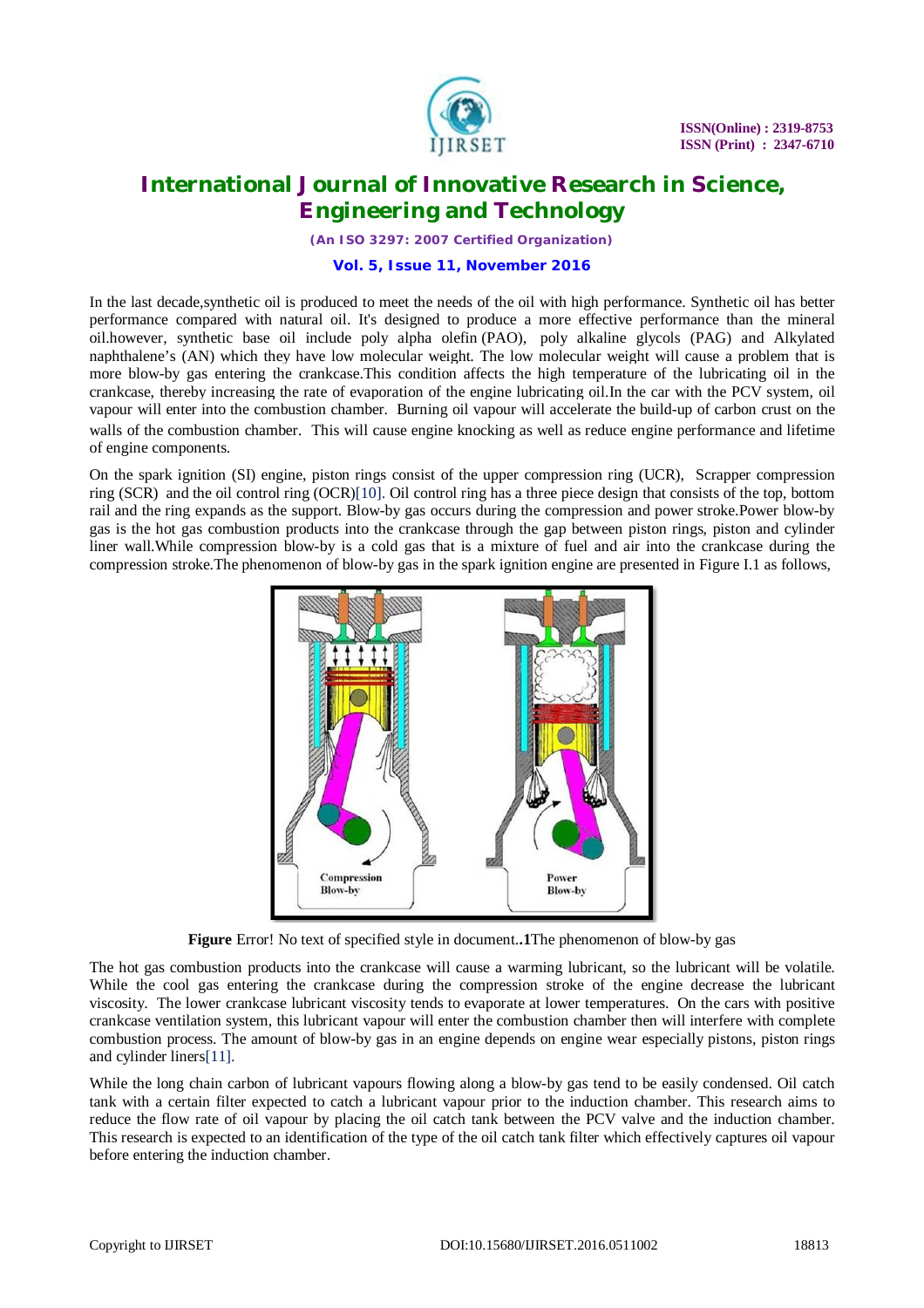

*(An ISO 3297: 2007 Certified Organization)*

**Vol. 5, Issue 11, November 2016**

## III. **MATERIAL AND METHOD**

This study uses four-stroke engine four cylinder inline type. Engine under test described at the table II.1 below,

| Engine manufacturer  | $\ddot{\phantom{0}}$      | Toyota                                 |
|----------------------|---------------------------|----------------------------------------|
| Engine type          |                           | 5A-FE                                  |
| Cylinders            | $\mathbb{R}^{\mathbb{Z}}$ | Inline 4                               |
| Capacity             |                           | $: 1.498$ Litres                       |
| Bore $\times$ Stroke |                           | : $78.7 \times 77 \text{ mm}$          |
| Valve mechanism      |                           | : DOHC, 4 valves per cylinder          |
| Maximum power output |                           | $: 77 \text{ kw} \ @ 6000 \text{ rpm}$ |
| Maximum torque       |                           | : $135 \text{ Nm} \& 4800 \text{ rpm}$ |
| Compression ratio    | $\ddot{\phantom{0}}$      | 9.8:1                                  |
| Fuel system          |                           | EFI                                    |

**Table** Error! No text of specified style in document.**.1**Engine specification

This study uses natural zeolites, water and urethane foam as a filter in the oil catch tank.Test without oil catch tank is also performed as a comparison using oil catch tank with different types of filters. OCT design and filter used in this study are presented in the following Figure,



**Figure** Error! No text of specified style in document.**.2**OCT design and filter used in this study

Measuring of hydrocarbon and carbon monoxide emissions using the exhaust gas analyser by Qrotech QRO-401 was chosen to determine theengine performance. Installation of exhaust emission measurements are presented in the following figure,



**Figure** Error! No text of specified style in document.**.3**Analyser gas engine installation on the vehicle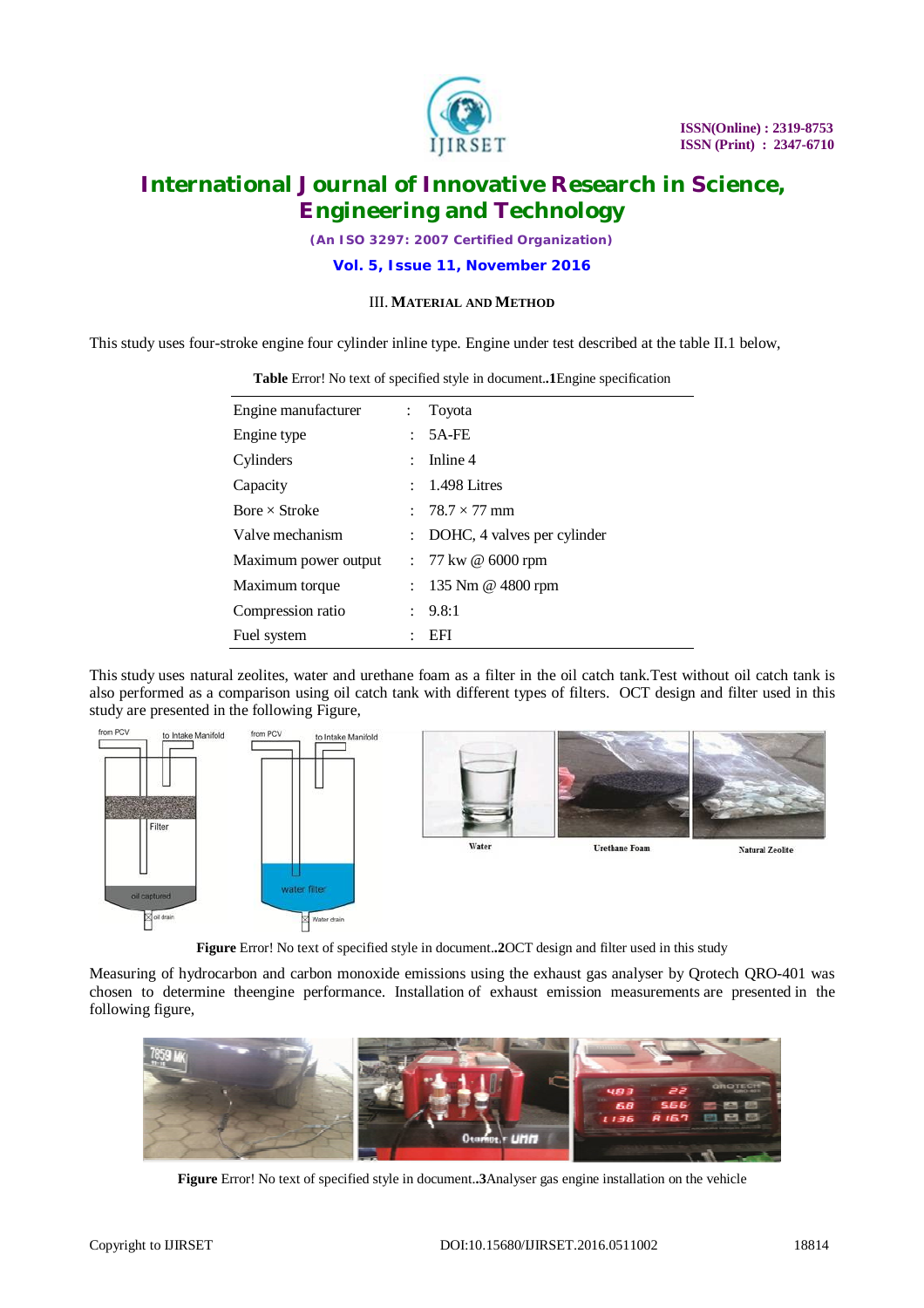

*(An ISO 3297: 2007 Certified Organization)*

### **Vol. 5, Issue 11, November 2016**

Engine speed and coolant temperature are measured using the Car Doctor Engine Scanner. Engine scanner as a measuring tool is able to monitor almost all the important parameters on the engine testing in real-time. An engine coolant temperature will be correlated to the trend of engine knocking. Measurement of various engine speeds is to show real working engine. The engine knocking will reduce the engine performance. The following Figure presents the scanner engine that is used in this study,



**Figure** Error! No text of specified style in document.**.4.** Engine scanner used in the study

Measuring procedures and data capture on engine testing are each version machine performed five data capture.Air to fuel ratio (AFR) of the test engine is conditioned on stoichiometry ( $\lambda = 1 + 0.05$ ). Controlling the air to fuel ratio (AFR) is aimed to avoid the effect of AFR to change the test variable.Measurements carried out at temperature and relative humidity of  $28^{\circ}$  +  $2^{\circ}$  Cand 64+ 2%, respectively.

#### IV.**RESULT AND DISCUSSION**

The results of emission testing carbon monoxide (CO) in various types of filters OCT is presented in FigureIII.1,



Figure **Error! No text of specified style in document.**.5. CO emissions with various OCT filter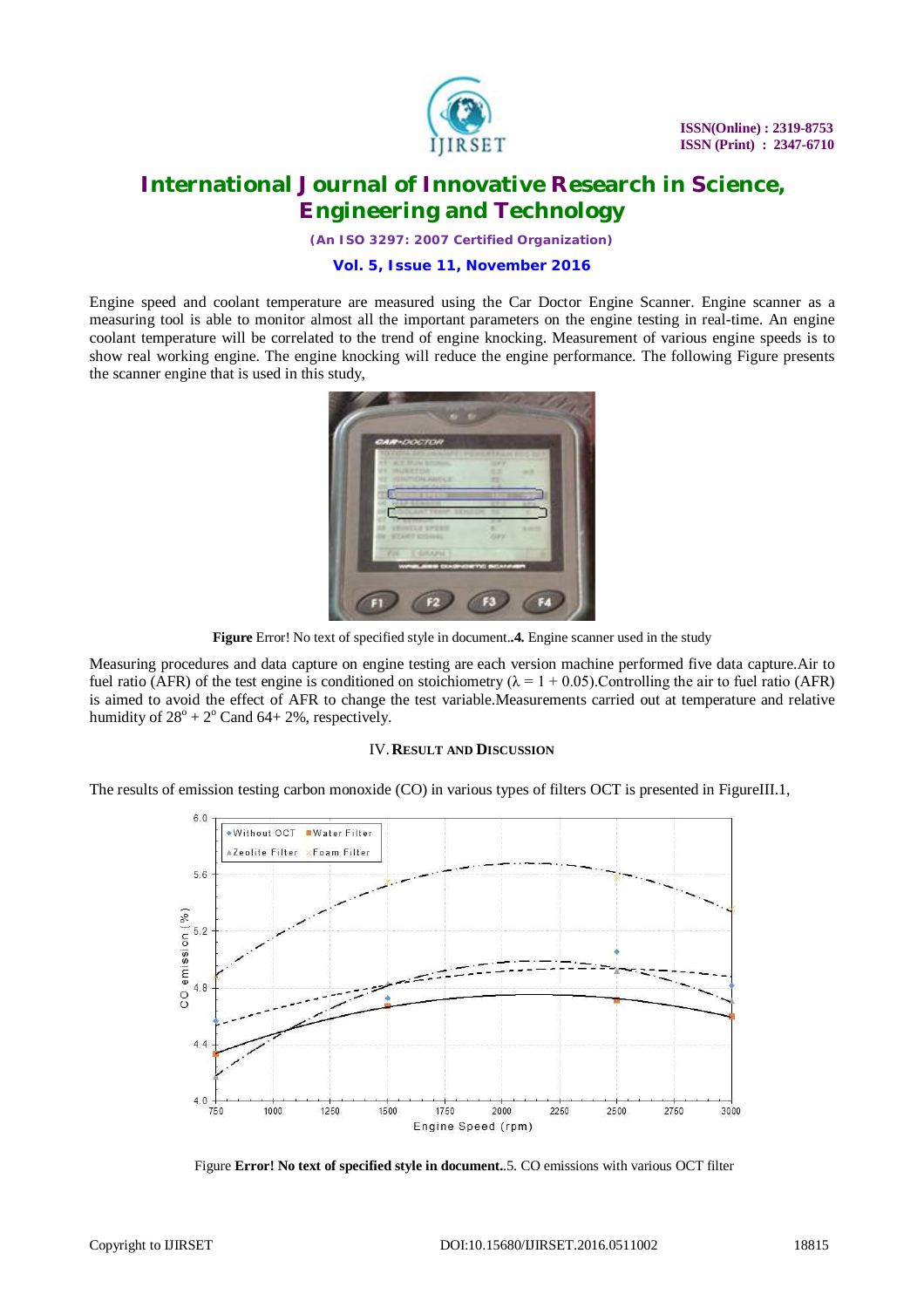

*(An ISO 3297: 2007 Certified Organization)*

### **Vol. 5, Issue 11, November 2016**

The horizontal axis is the engine speed (rpm) and the vertical axis is the emission value of CO (%). From Figure III.1 presented that at the engine speed of 750 rpm (idle speed), the lowest emissions obtained at zeolite filter of 4.2%, while the highest CO emissions are obtained from the foam filter of 4.9%. However, in the medium and high-speed, water filter at least produce CO emissions. Use foam filter for OCT showing the impact of high CO emissions in all engine conditions.

On the engine testing above 1250 rpm, the use of OCT with zeolite filter showed no significant difference in CO emissions. However, the use of OCT with water filter produces a decrease in CO emissions is more stable at high-speed. The decline in the performance of OCT with zeolite filter at high-speed is due to the active material has been saturated in the zeolite adsorbs CO emissions. At the higher engine speed, mass flow rate of CO emissions is also higher so the zeolite filter with the dimensions of the test is not able to absorb CO emissions at high-speed.

The results of hydrocarbon emissions (HC) use oil catch tank with various of filters are presented in Figure III.2 below,



Figure **Error! No text of specified style in document.**.6HC emissions with various OCT filter

From the figure III.2 above, the use of zeolite filter produces the lowest hydrocarbon emissions in all engine condition. The use of water filters, filter foam and without OCT shows hydrocarbon emissions trend is almost the same in all engine conditions. The composition of exhaust emissions depends on the fuel to air ratio fed to the engine, the homogeneity of the fuel-air mixture and completeness of combustion. The ability of OCT filter capture lubricant vapour flowing along a blow-by gas will greatly influence the completeness of combustion. It is based on Figure III.2 and III.3 show that the zeolite has the best ability at capturing the lubricant vapour flowing along a blow-by gas in all engine conditions. This is consistent with the statement of Chen et al., 2014 that zeolite have the greatest adsorption capacity to capture undesirable substances compared to another adsorbent[12].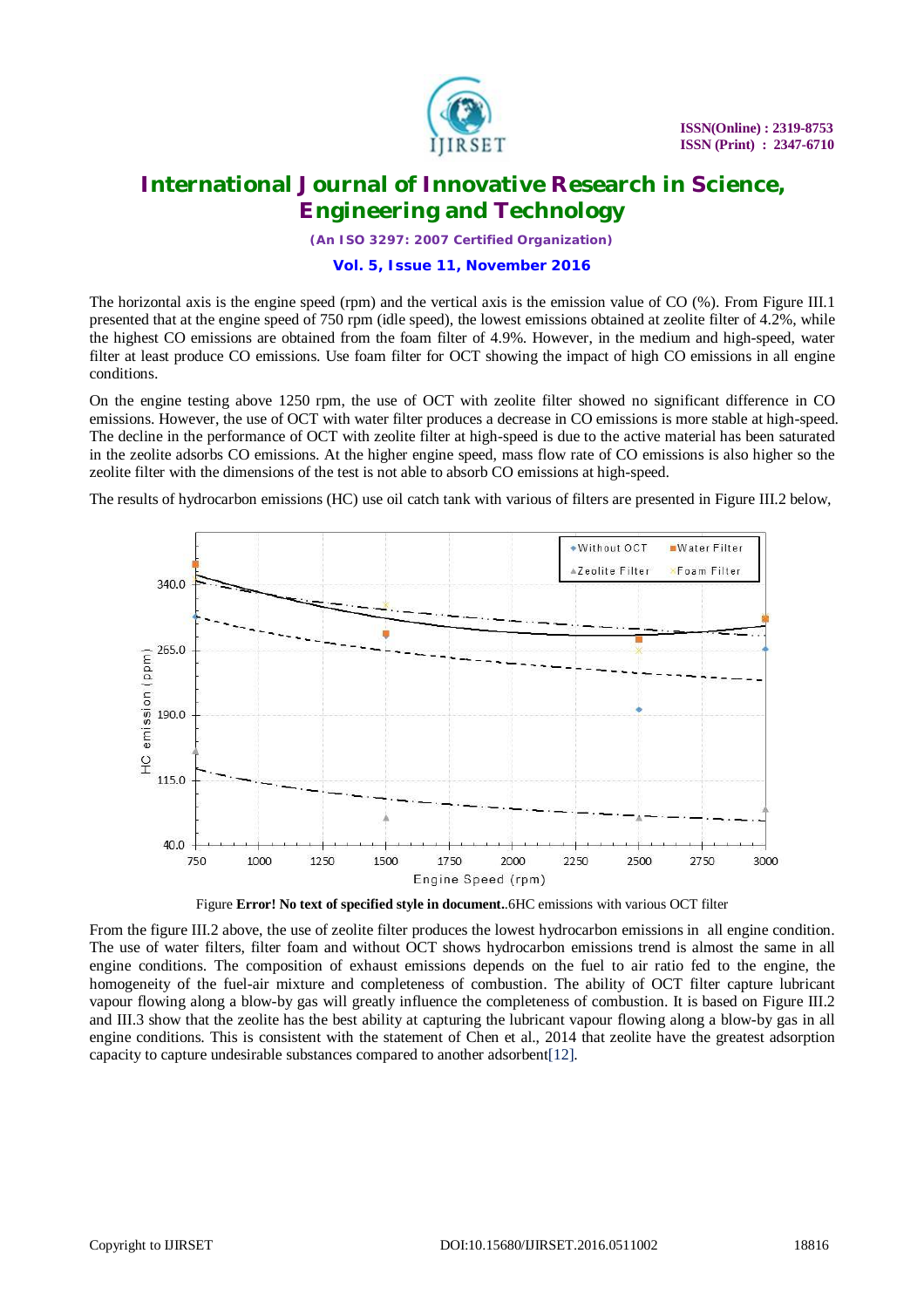

*(An ISO 3297: 2007 Certified Organization)*

## **Vol. 5, Issue 11, November 2016**

The coolant temperature results in the use of oil catch tank with a various of filters presented in the Figure below III.3,



Figure **Error! No text of specified style in document.**.7 Coolant temperatureat various OCT filter

From Figure III.3 shows that the lowest coolant temperature is obtained from zeolite filters for almost all of engine conditions. This condition is correlated with the ability of zeolite filter in reducing emissions of HC in the figure III.2. The addition of hydrocarbons gas from the crankcase tends to enrich the AFR in the combustion chamber. AFR richer will increase the flux of heat in the engine coolant so that its temperature will be higher.

The use of oil catch tank on an engine also serves as a coolant blow-by gas flowing into the induction room. On vehicles without oil catch tank, blow-by gas flowing into the induction chamber still has a high temperature. High temperatures in the induction room will affect the volumetric efficiency is low. While the blow-by gas temperature of this cooler will improve volumetric efficiency and energy absorbing more heat of combustion in the combustion chamber.

### V. **CONCLUSION**

In this study, carbon monoxide emissions, hydrocarbon, and coolant temperature is used as a parameter to identify the type of filter that is optimum for application in oil catch tank. The engine speed of 750, 1500, 2500, and 3000 rpm are used to represent the engine operating conditions. These results indicate that the use of zeolite filter produces the best performance for all parameters.

### VI.**ACKNOWLEDGEMENT**

The research was funded by the Ministry for Research, Technology, and Higher Education of Republic Indonesia through the PDP-DIKTI program. Research equipment was supported by Automotive Laboratory of Muhammadiyah University of Magelang. Therefore, the researchers would like to thank both institutions